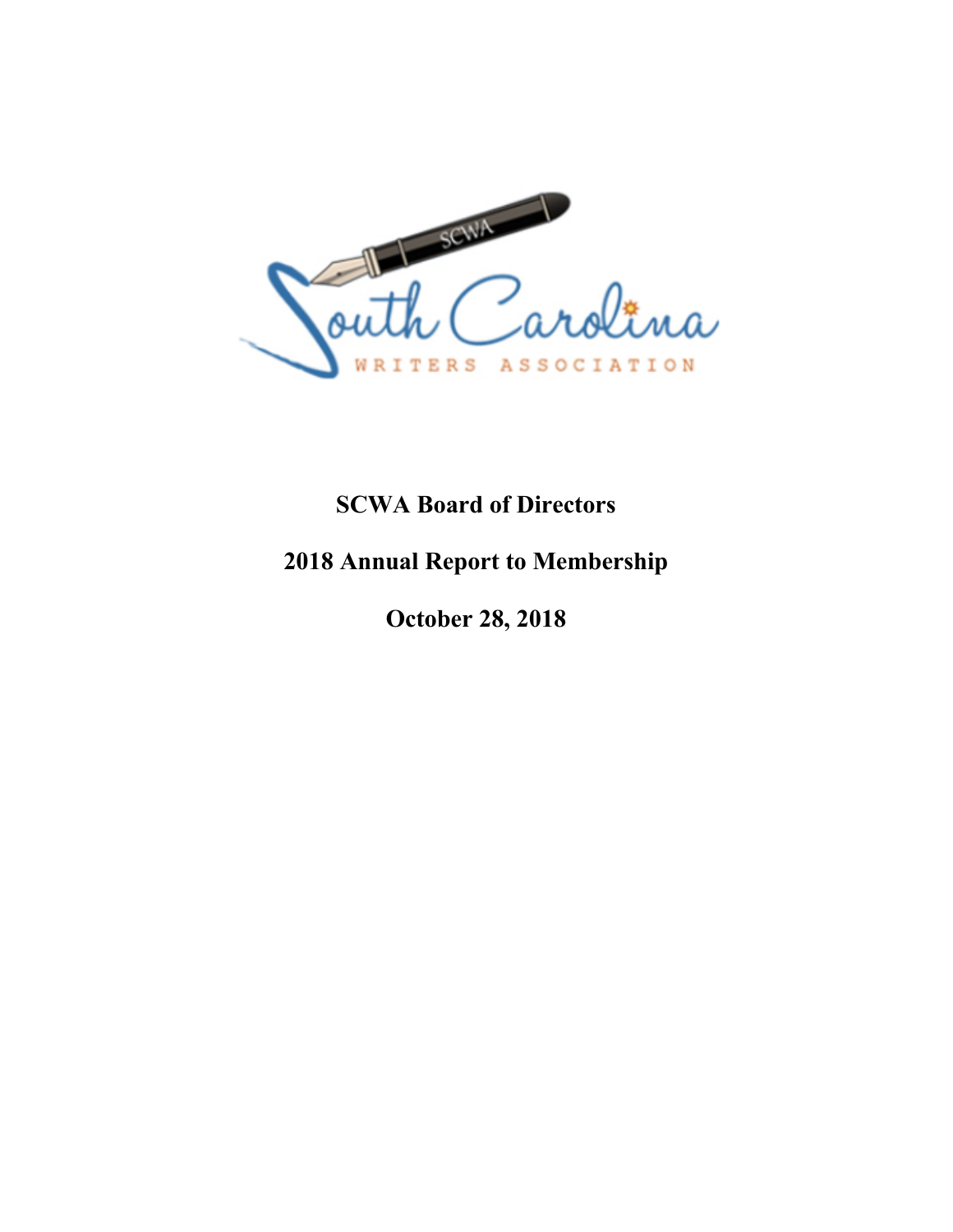Index:

- 1. President's Message.
- 2. Financial Report.
- 3. Report On Operations.
- 4. Planning For The Future.
- 1. President's Message.

*The SCWA is a literary arts non-profit organization offering a supportive environment for people to become better writers.* This simple mission is at the forefront of the work of your Board of Directors.

2018 has been a year of transition for the Board of Directors and the Association. As many of you are aware, the SCWA struggled in 2014 and 2015 after incurring some significant financial losses. The leadership of Tibby Plants and Jim McFarlane sustained the organization and positioned it to grow once again. While many others assisted, it is because of the dedication of these two dedicated writers, in particular, that we are still operating today. We have proudly bestowed upon them the title of President Emeritus and are grateful for everything they have done, and continue to do, for the writers of South Carolina.

Before last year's conference had even wound down we began, with the tremendous support of new board member Roger Jones, to recruit additional board members to strengthen the organization. We have added six new members to the board in the past year and have focused on improving how we currently operate and how we will grow.

We have conducted surveys, revised our procedures and bylaws, improved financial controls, restructured director responsibilities and focused on some critical few objectives, all designed to deliver value to our members.

We're not there yet – we still have much work ahead. But we've made tremendous progress and we are gaining momentum. We've used 2018 to not only deliver on our priority objectives but also work out some kinks and position us to determine our future. We'll soon be spending time to examine our vision and develop strategies to achieve it. We'll be considering where we want to go with our TPR journal; how we might form alliances with other professional writing organizations or with academia; we'll look at providing more regional workshops and re-examine our conference model; we'll look at partnerships and try to attract additional board members and published authors as members.

We have much to consider, however, it will all be done with the purpose of accomplishing our mission and delivering value to you – our members.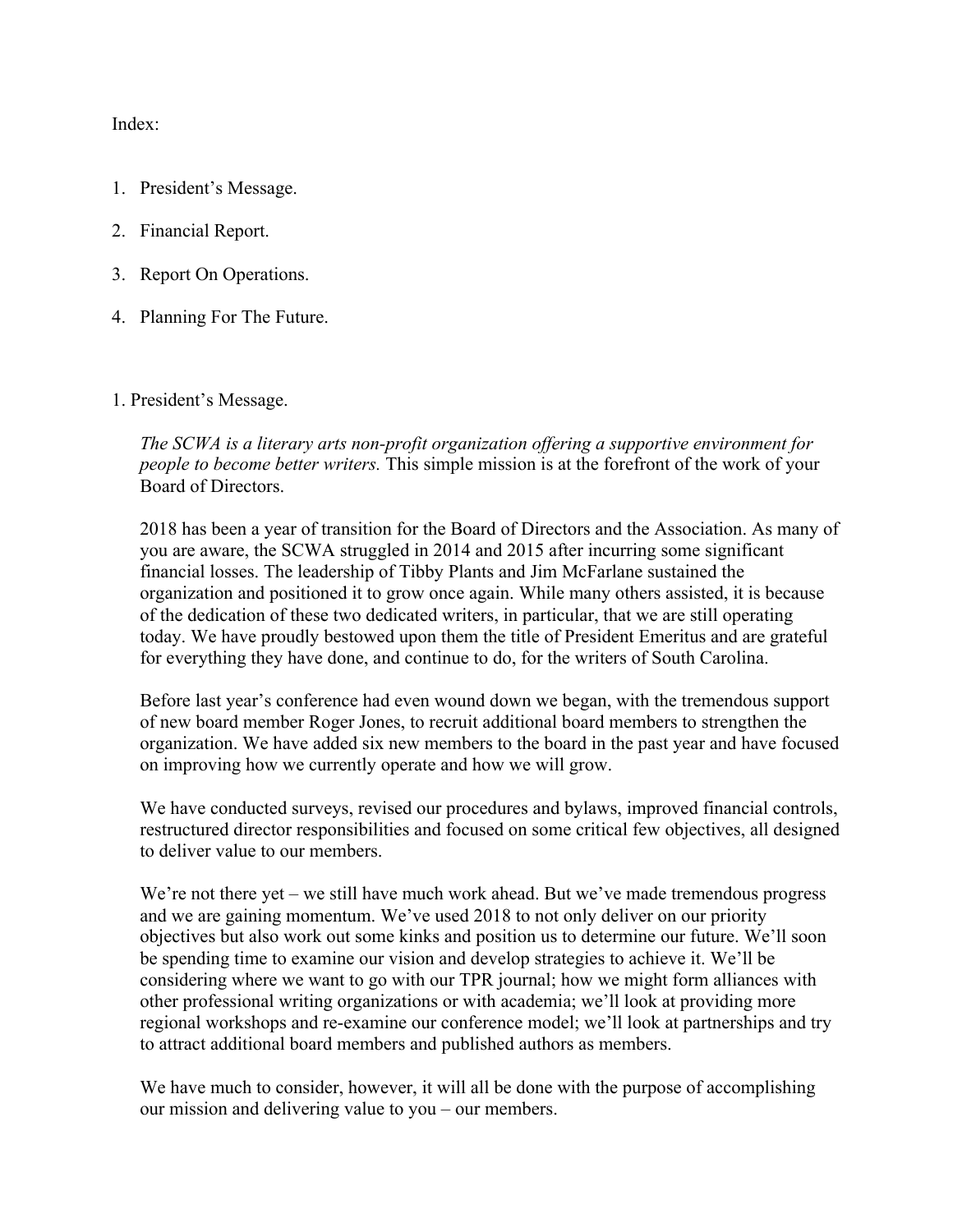It's been a pleasure serving as your SCWA president this past year. We'll have someone new at the helm next year but I will remain part of the organization and look forward to its future. Carol-Ann Rudy

2. Financial Report.

A priority objective during 2018 was to establish and hold the organization accountable to a balanced budget. The fiscal year 2017 incurred an unanticipated financial loss of approximately \$5000 in delivering the TPR and the 2017 conference.

2017 Financial Summary (Refer to attached 2017 report).

During the first calendar quarter of 2018 the board established a budget that would allow for the delivery of priority services while holding constant the membership fee of \$52.

The treasurer position was restructured with the removal of dual board responsibilities to make it more manageable. A CPA, Lynn Winkler, was engaged to perform the accounting functions under the direction of a new treasurer to the board. The board will continue with an outsourced accounting arrangement indefinitely.

The 2018 budget was developed to have a positive net income. We are currently on track to achieve that objective.

2018 Summary Budget

| Category   | Revenue  | Expenses | Net       |
|------------|----------|----------|-----------|
| <b>TPR</b> | \$900    | \$3223   | (\$2,325) |
| Conference | 23,000   | 18,000   | 5,000     |
| Operations | 10,880   | 4,857    | 6,023     |
| Total      | \$34,780 | \$26,080 | \$8,698   |

New accounting systems (Quickbooks) were implemented to track transactions and produce reports for monthly board review and action. Additional financial controls such as signing authorities were implemented to ensure expenditures are managed.

Additional funding through government grants was achieved with the sourcing of three grants totaling  $\frac{$3,077}{1}$ . This will be an additional focus for 2019.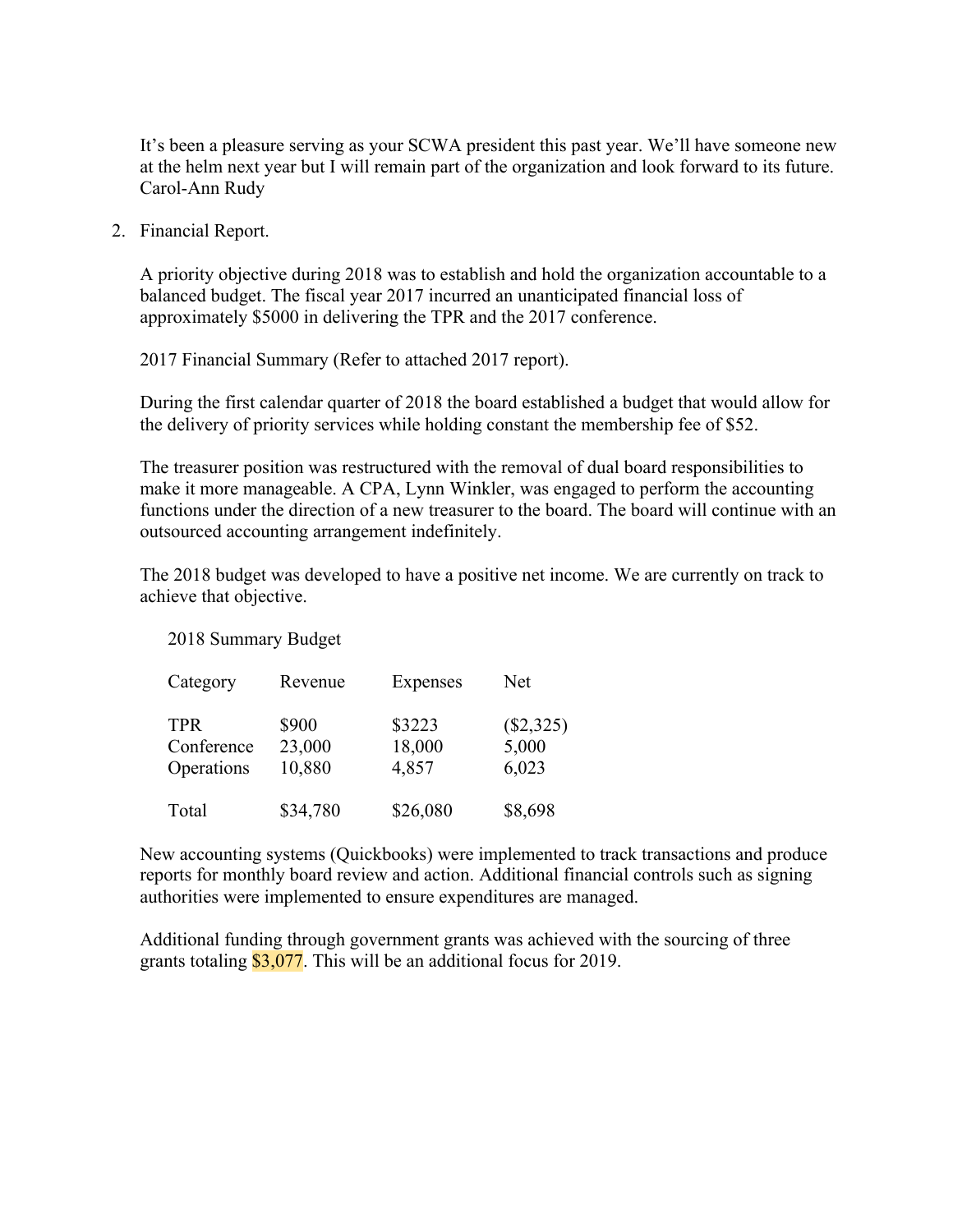## 3. Report On Operations.

Early in 2018 the board established a Steering Committee charged with the responsibility of reviewing SCWA operations and to make recommendations to the board on opportunities to improve the organization. A survey of board members was conducted and a number of recommendations were made and implemented.

The recommended changes included focusing on three operational priorities during 2018. The following identifies those priorities and the actions taken.

• Membership and Chapter support.

Under the direction of new board member, Ann Williams, a membership survey was conducted to understand members' perspectives on SCWA. The survey told us many things, among which was that members are looking for support to enhance their writing skills; networking opportunities to link with other writers and to feel part of the writing community; understanding of the publishing business and support to be published; and members want to understand the value of their SCWA membership to ensure they are getting a real benefit for their annual fee. This feedback has helped shape our priorities and will guide us in our future plans.

We currently have 255 members and hope to grow this significantly in coming years.

Under the direction of the Chapter Liaison Evelyn Eickmeyer-Quinones the board restructured the chapters into four State regions to allow for enhanced support. A Chapter Leader's Retreat was organized together with two regional workshops. Additional guidelines for Chapter Leaders were developed to use in running chapters and critique groups and support to them in addressing issues. The organization of new chapters, particularly in the Southern quadrant, became a priority. There are currently 14 chapters operating across the state.

- TPR (The Petigru Review). Under the direction of TPR Editor Adrienne Mathues, Associate Editor Jayne Bowers and Board Advisor Dr. Kasie Whitener, the board embarked on a new digital publication platform for the TPR. The new direction will accomplish many objectives including advancing SCWA's participation in the digital world of publications. This will position SCWA to consider a variety of options for publishing members' works and the possibility of affiliating ourselves with other organizations who strive to do the same. It will also enable us to reduce publication costs while maintaining a print-on-demand capability for TPR. We have much more to consider as SCWA looks at its strategic options.
- 2018 Conference: Under the direction of VP/Conference Chair Amber Wheeler-Bacon and Associate Chair Roger Jones the SCWA developed a well-structured and organized conference for 2018. It is the third conference of the new era of SCWA, offering smaller, more focused and better managed events. Emphasis this year has been on the craft of writing with a faculty widely recognized for their expertise not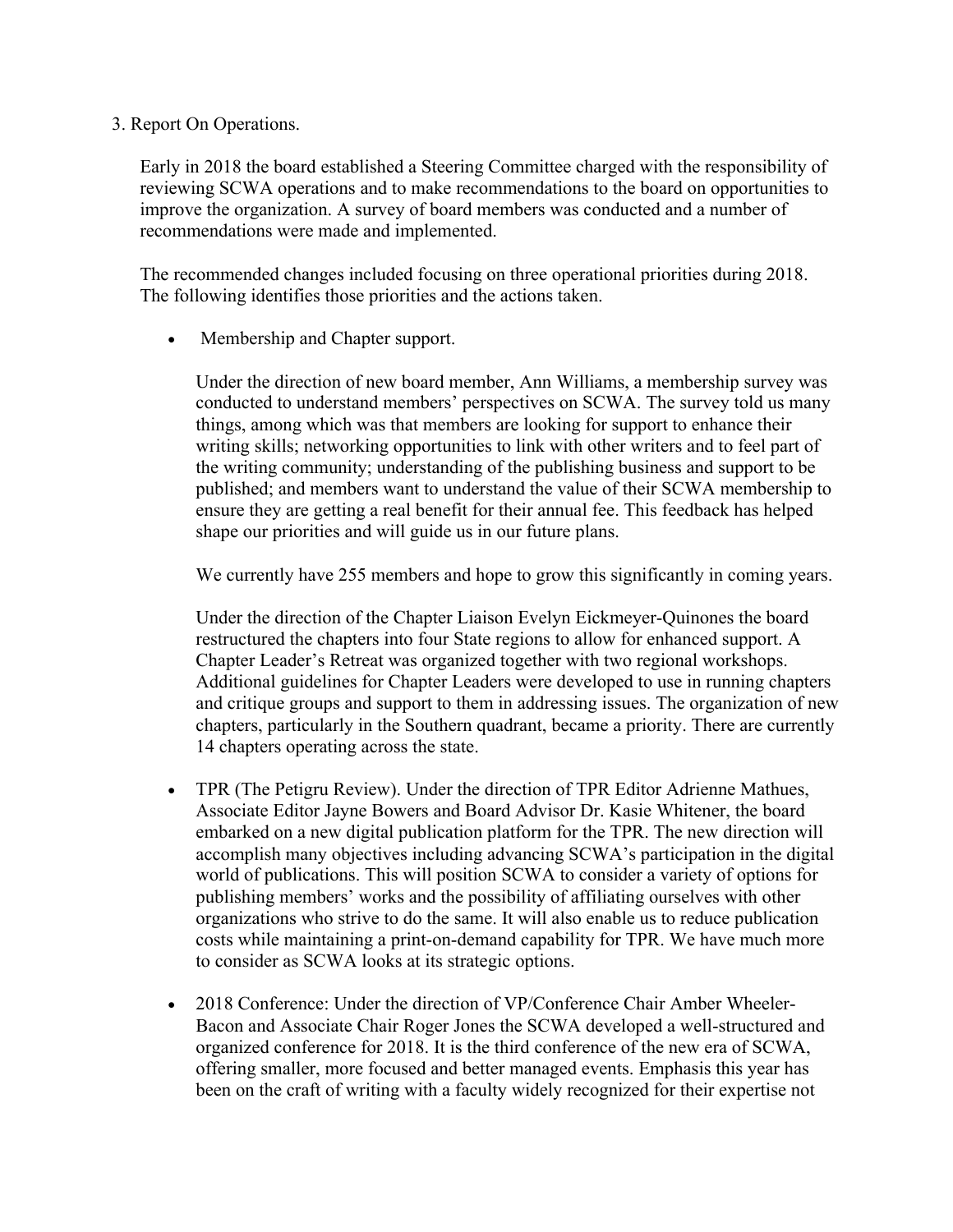only as accomplished writers but also for helping writers develop their skills. It has set the stage for future conferences that will be offered to meet the writing needs of members. Member feedback will be critical in offering high-value, affordably priced conferences to South Carolina writers.

In addition to those three priorities the board also worked hard on the following:

• Board Membership and Structure.

During 2018 your Board of Directors has undergone significant change with the addition of the following six new members:

*Ann Williams –* Membership Chair. Ann is an independently published author (*PALMETTOS And MIMOSAS*) and a finalist for the Eric Hoffer Award and the Montaigne Medal award. She is passionate about the literary arts and dedicated to delivering value for SCWA members. Ann has been relentless in reminding us why we exist – to serve you.

*Steve Gordy* – Secretary. Steve has had a number of stories published in journals in the Carolinas and Georgia. He has a background in the study and teaching of history as well as a professional career in the nuclear power and chemical industries. Steve formerly served on the SCWW board and is currently serving on the SCWA Executive Committee as Secretary. Steve's experience, expertise and his desire to help fellow writers have proven invaluable in helping SCWA function professionally.

*Dr. Kasie Whitener* – Board Advisor. Kasie is a writer, small business owner, professor of entrepreneurship at the University of South Carolina, a previous professor of English and hosts two radio shows on the subjects of writing and entrepreneurship. Kasie's company hosts Wordpress blogs for clients and she assisted the SCWA by outlining the TPR submission process. Her technical expertise on the digital platforms and her familiarity with online publishing is a significant advantage to the SCWA. She has also been a workshop presenter at a number of conferences and brings that experience to the SCWA events as well as providing expertise to help SCWA in new strategic directions.

*Mary Sturgill* – Publicity Chair. Mary recently joined the board as Director responsible for Publicity, Social Media and Communications. Mary is a writer, former English teacher and award-winning TV Anchor and journalist who will help shape how SCWA communicates with its members and the community. She has two self-published books on Amazon. As a motivational speaker, she is currently writing her third book in which she uses the tools she learned as a journalist to help us get out of our own way so we can be successful. As the founder of SheShed Productions, Mary helps her clients tell their stories through video for their website and social media platforms.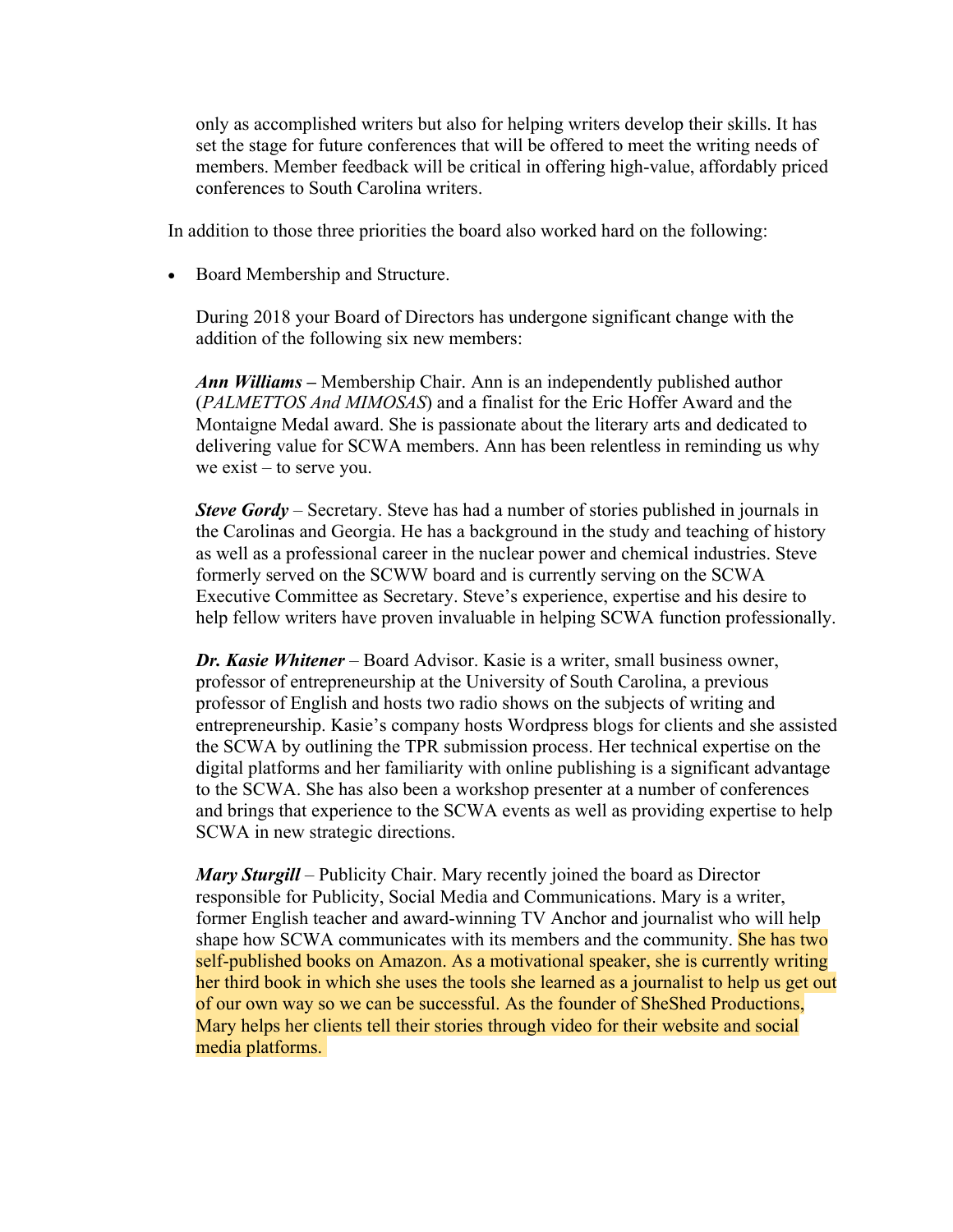*Patrick McMillan, Ph.D.* – Director. Patrick has extensive experience with public communication, education, environmental management and fiscal development of non-profits. Patrick is a six-time Emmy Award winner as host, producer, director and co-editor of the PBS television show *Expeditions with Patrick McMillan.* He is a professor at Clemson University, the director of the South Carolina Botanical Gardens and the author of numerous distinguished publications. Patrick has recently joined the SCWA board as a Director and will help SCWA develop and execute its vision and strategy.

*Mike Lee* – Treasurer/Board Facilitator. Mike is a writer with broad business experience and has served on corporate, community and non-profit boards. As Treasurer and Board Facilitator he is a member of the Executive Committee, assisting the board in improving its operations and developing its growth.

• Operating Enhancements and Accomplishments.

During 2018 the Board of Directors implemented a number of operating changes to improve how it functions and how it delivers value to its members. In addition to those listed above are:

- Developed legal documents for chapters to use in contracting for services.
- Restructured board portfolios/roles to rebalance workloads Chapter Liaison/Secretary and TPR Editor/Treasurer.
- Established cost controls, a signing authority policy, a board meeting schedule and structured board meetings.
- Revised its bylaws to enable an enhanced board structure, succession planning and functioning, a copy of which can be seen on the website.
- Revised a number of policies and procedures, including the nomination and election of board members and board member definitions of responsibilities. Changes are also available on the website.
- 4. Planning For The Future.

As mentioned, in 2019 SCWA the board will undertake a visioning and strategic planning exercise. We will look internally at the opinions of board members and SCWA membership to examine where we want to go. We will conduct external benchmarking with other writer associations and volunteer boards to look for opportunities to understand our options for growth, affiliations and funding to determine how to better serve you.

We will look to grow our membership and become an association in which all writers in South Carolina find value and to which they wish to belong.

This is our challenge and we need your help. We need to further diversify and strengthen our board with additional board members who have a passion for writing and helping